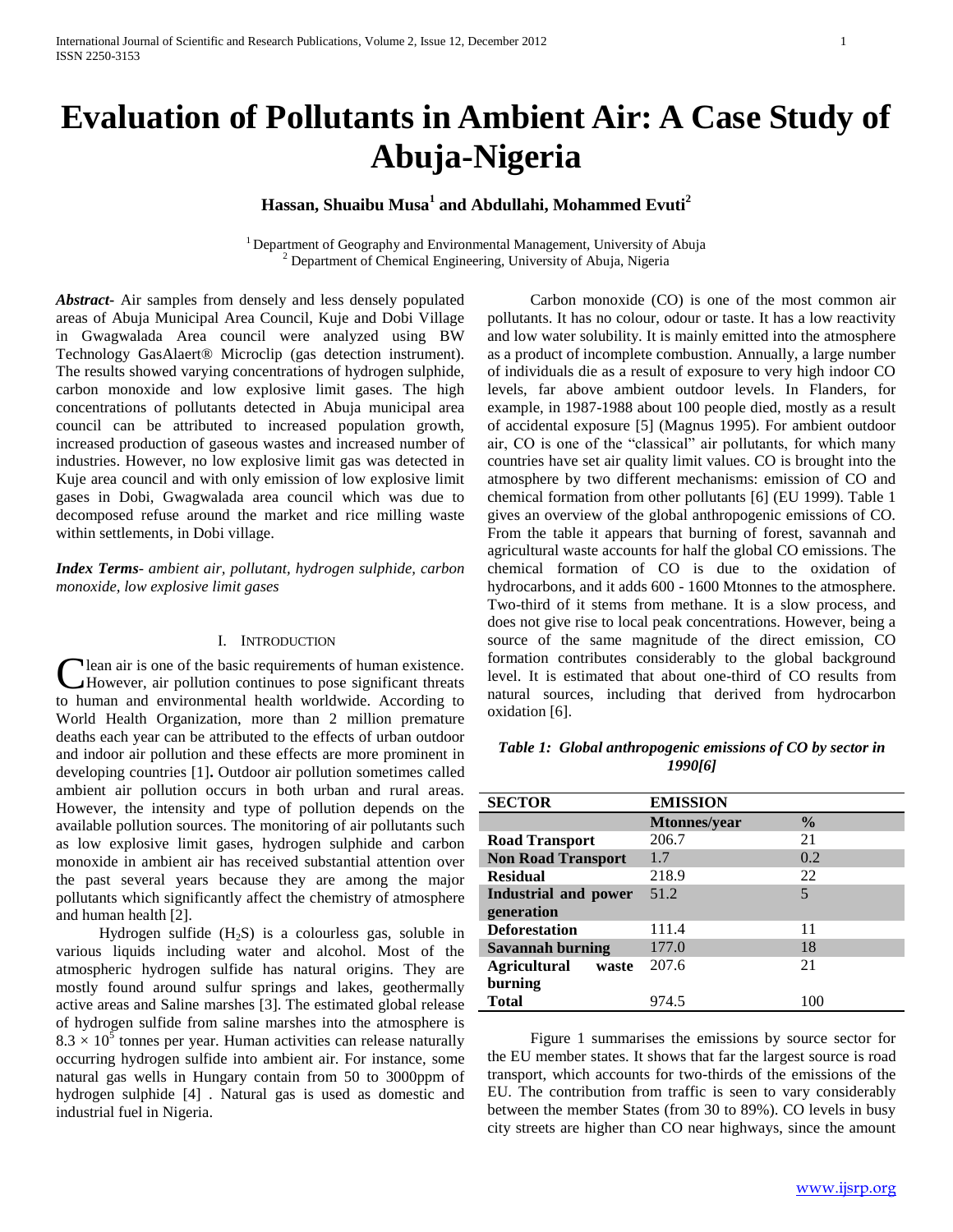of CO emitted per kilometer strongly decreases with vehicle speed and also because the ventilation in city streets is less. Also, ambient CO levels are usually highest in winter, because cold engines emit much more CO than hot engines and also because the atmosphere tends to be more stable than in summer [6].



*Figure 1: EU emission of CO by sector in 1994 [6]*

 In general, the dominant anthropogenic CO sources are vehicular and industrial emissions from fossil fuel combustion, liquefied petroleum gas (LPG), leakages, fuel evaporation, petroleum distillation and industrial solvent [7-8]. Interest on traffic-related sources of air pollution from exposure assessors, epidemiologists, as well as toxicologists is on the increase. Ground-level traffic vehicles in urban areas are typically natural gas fueled, gasoline fueled or diesel-fueled. The physical characteristics and chemical compositions of natural gas, gasoline and diesel differ from one region of the world to the other. These include benzene content which hampers the generalization of findings in one location to other locations. This complexity in generalization across studies is further complicated by different meteorological conditions, different percentage of heavy polluters (more motorcycles in the developing world), design of motor ways (graded or non-graded roads), driving habits, different maintenance as well as quality of and control measures for vehicles, and exposure profiles of people [7-9].

 Low explosive limit gases may also be defined as organic chemicals with high vapour pressure at ordinary room temperature conditions [10-11]. Some common examples include: methane, acetone, benzene, ethylene glycol etc. The lower explosive limit (LEL) or lower flammable limit (LFL) of a combustible gas is the smallest amount of the gas that supports a self-propagating flame when mixed with air (or oxygen) and ignited. In gas-detection systems, the amount of gas present is specified as a percentage (%) LEL. Zero percent (0%) LEL denotes a combustible gas-free atmosphere. One hundred percent (100%) lower explosive limit denotes an atmosphere in which gas is at its lower flammable limit. The relationship between percent LEL and percent by volume differs from gas to gas [12]. According to Abdullahi et al. [7], the asphyxiant effects of methane may enhance cardiac sensitization. Methane displaces oxygen to 18% in air when present at 14% (140000ppm).

 The city of Abuja is the new Federal Capital Territory (FCT) of Nigeria with fast urbanization and industrialization. The need to assess the air quality in FCT cannot be taken out of context owing to the rapid growing population in the Federal Capital City, usage of power generating plants, emission of carbon monoxide, hydrocarbons, bush burning, use of fuel wood by house-holds, open mine quarries, methane gas from solid waste sites, etc. The city is also characterized with high flow of traffic during the daytime especially during morning and evening rush hours with each vehicle emitting VOCs depending on the type of fuels used, type and age of the vehicles, flow rate and speed of the traffic as well as environmental conditions in the city and these vehicle exhausts contribute substantially to the CO concentration in the air. The aim of this paper is to determine the hydrogen sulphide and carbon monoxide concentrations in the ambient air at various locations of Abuja-Nigeria which will serve as an analytical basis for long term strategies for reducing air pollution; given the changing demographics, in terms of increasing population and a rapid growing urbanization and industrialization.

#### II. METHODOLOGY

#### **a. Reconnaissance Survey**

 A reconnaissance study was conducted to determine the sample points putting into consideration the population density. This was done to help the researcher have an overview of the area under study, to assist in the feasibility and logistics plans for the field work. During the preliminary inspection, areas of dense human population, residential and industrial areas where mapped out. Figure 2 shows the study area.



*Figure 2: Map Showing Abuja Municipal, Kuje and Gwagwalada Area Councils of FCT Nigeria*

*Source: Adapted from Department of Geography and Environmental Management, University of Abuja, FCT, Nigeria 2010*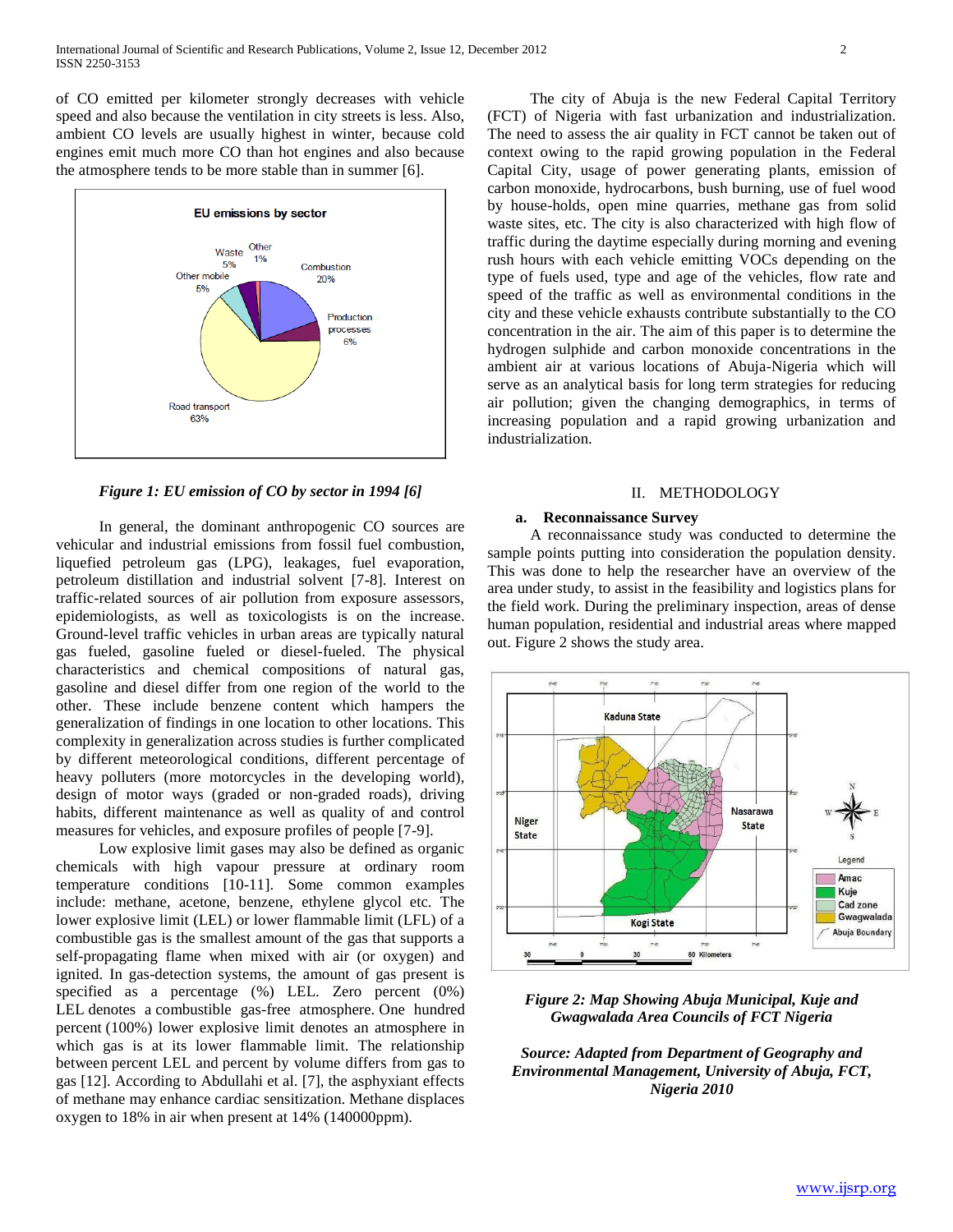#### **b. Sampling Procedure**

 Low explosive limit gases, hydrogen sulphide and carbon monoxide in air sample were analyzed using BW Technology GasAlaert® Microclip (gas detection instrument) from densely and less densely populated area of AMAC. This equipment was earlier calibrated with instrument setting and factory alarm setting according to WHO guideline, USEPA guideline and Federal Republic of Nigeria standards. When powered the GasAlaert® Monitor will show the various gases and their calibration setting. Similar procedure was also repeated for Kuje and Dobi in Gwagwalada area council. The field observations were done in compliance with the eight hourly intervals in strict compliance meeting all regulatory world standards. Three different readings were taken each day (morning, afternoon and evening) for three different days in a week with the time and dates duly noted. This was done for all sample points, 50 observations three times each day for three times in a week was taken for all locations (2,700 data collected). Data were taken in both wet season and dry seasons.

#### III. RESULTS AND DISCUSSION

 The field data were analysed to determine the level of low explosive limit gases, hydrogen sulphide, carbon monoxides gases in the air. The obtained data from 100 locations in Kuje and Abuja Municipal Area Councils were compared with the data from 50 locational/sample points in the control location (Dobi Village in Gwagwalada Area Council) to determine the level of pollution and also ascertain whether it exceeds World Health Organization standards, other International Standards and National Air Quality Standards.

### **a. Wet Season Mean Results for Abuja Municipal Area Council**

 The Wet season mean results for Abuja Municipal Area Council is as presented in Figure 1.



*Figure 1: Graph showing all gases obtained in AMAC F.C.T during Wet Season*

 The result showed a high pollution level due to high presence of LEL and CO in the atmosphere. These could be attributed to many sources. The city of Abuja being the administrative capital of Nigeria is characterized by high flow of traffic during the daytime especially during morning and evening rush hours with each vehicle emitting gases depending on the type of fuels used, type and age of the vehicles, traffic flow rate and speed of the traffic as well as environmental conditions in the city. Other sources may include liquefied petroleum gas (LPG), leakages, fuel evaporation, petroleum distillation and industrial solvent [13-14]. The variations across the city are due to the degree of availability of emission sources and different meteorological conditions.

#### **b. Dry Season Mean Results for AMAC**

 The Dry season results (figure 3) from AMAC showed quite different gaseous atmospheric characteristics.



*Figure 3: Graph showing all gases obtained in AMAC in the dry Season*

 The dry season mean observation values showed that carbon monoxide (CO) was prominent in the atmosphere but allowable limits for WHO and Nigeria Air Quality Standard. Hydrogen Sulphide  $(H_2S)$  gas was not detected, Oxygen  $(O_2)$  was normal at 20.9% while LEL gases were not detected. The graph clearly shows that Low Explosive Limit (LEL) gases were not emitted in Abuja Municipal Area Council during the dry season. This may be attributed to the North-East trade wind which blows across the Federal Capital Territory during the dry season and lowers the time these gases remain in the atmosphere once emitted. Also, the organic decomposition processes are more favoured during raining season.

# **c. Wet Season Pollution Results for Kuje Area Council**

 The result from Kuje Area Council for Wet season (Figure 4) shows that Kuje area council is less polluted with highest concentration of Carbon Monoxide as 4.89ppm.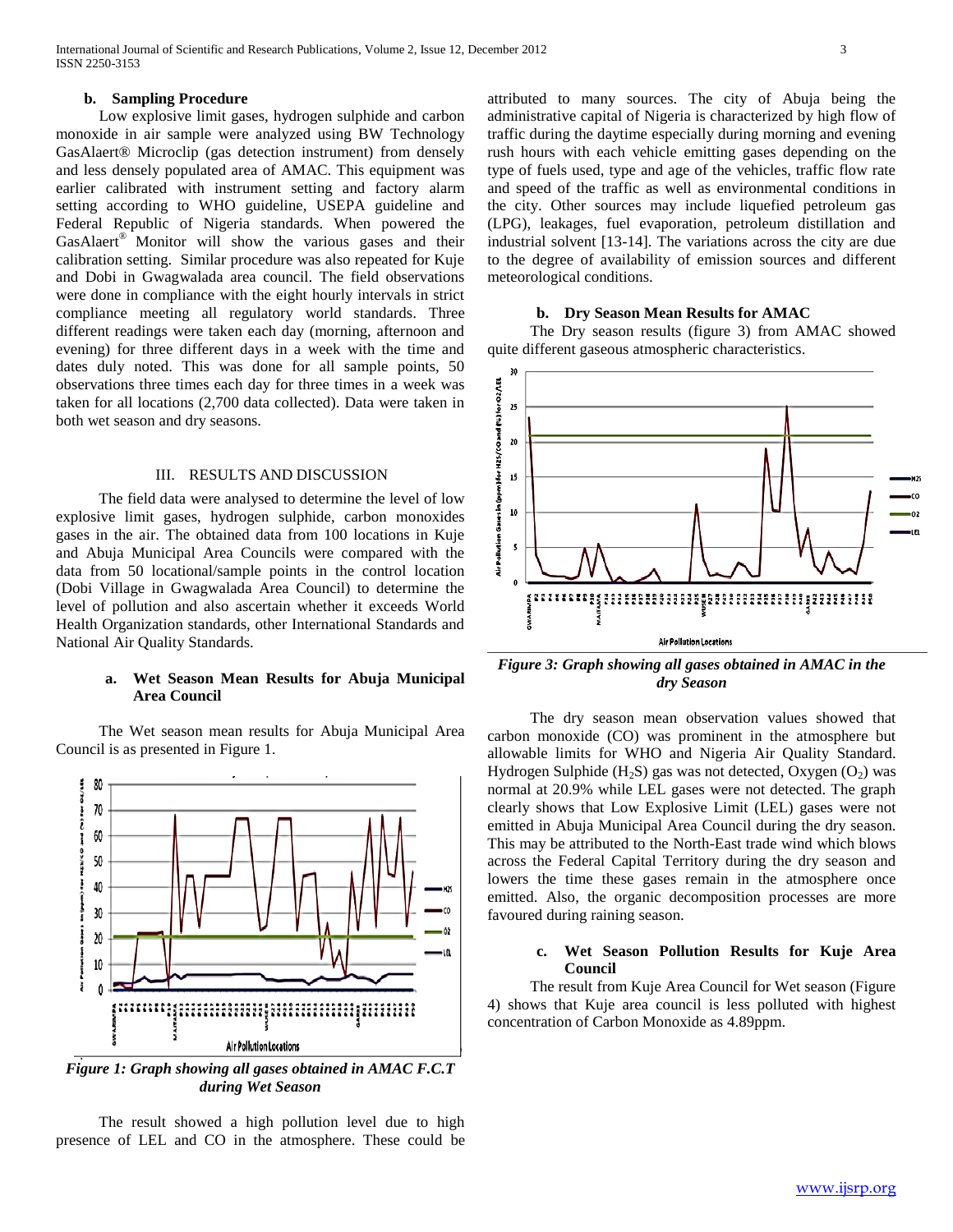

 This result is as expected because Kuje, being a satellite town is still less populated as compared to AMAC. This is also coupled with the absence of industrial activities, hence less pollution sources.

## **d. Dry Season Pollution Results for Kuje Area Council**

 The dry season mean emissions observed in Kuje Area Council as shown Figure 5 indicates that hydrogen Sulphide  $(H<sub>2</sub>S)$  gas was not detected. Carbon monoxide (CO) is highest at location points P9 (17.33ppm) Tukpechi village, P26 (9.33ppm) Kuje town and P41 (10.22ppm) Paseli district. Oxygen  $(O_2)$  is normal at 20.9%, while Low Explosive Limit (LEL) gases were also not detected in Kuje Area council. The high quantities of CO observed as compared to the rainy season may be attributed to emission from vehicles coupled with bush burning particularly in Tukpechi.



Air Pollution Locations

*Figure 5: Graph showing all gases obtained in Kuje Area Council F.C.T during dry season*

# **e. Wet Season Pollution Results for Control Point in Dobi Village of Gwagwalada Area Council**

 The results obtained from Dobi village, in Gwagwalada Area Council (Figures 6) were different from that of Kuje and Abuja Municipal Area Councils. The results showed no detection of hydrogen sulphide  $(H_2S)$  gases in Dobi village. Carbon monoxide was very low with mean highest emission of 0.67ppm at location point P30 Dobi market in Dobi town. Oxygen  $(O_2)$ was stable and normal but dropped below 20.9% from location points P7 and P16. Low Explosive Limit (LEL) gases were also emitted from location points P26. This could be attributed to the presence of decomposed refuse around the market and rice milling machines waste within settlements in Dobi village. The biological sources emit an estimated 1150 teragrams of carbon per year in the form of VOCs. The majority of VOCs are produced by plants with isoprene as the main compound [15]. Other biological sources are animals, microbes and fungi such as molds.



*Figure 6: Graph showing all gases obtained in Dobi Village, Gwagwalada Area Council F.C.T during Wet Season*

# **f. Dry Season Pollution Results for Control Location in Dobi Village of Gwagwalada Area Council**

 The dry season gases results are as presented in Figure 7. The dry season results for Dobi village showed that emission was very minimal with less pollution. Carbon monoxide (CO) gas emission was highest (3.89ppm) at location point P20. This emission showed practically no pollution as it is lower the acceptable air pollution standard. Hydrogen Sulphide  $(H<sub>2</sub>S)$  and Low Explosive Limit (LEL) gases mean values obtained were not detected, while Oxygen  $(O<sub>2</sub>)$  was normal at 20.9% for all districts.



*Figure 7: Graph showing all gases obtained in Dobi Village, Gwagwalada Area Council during Dry Season*